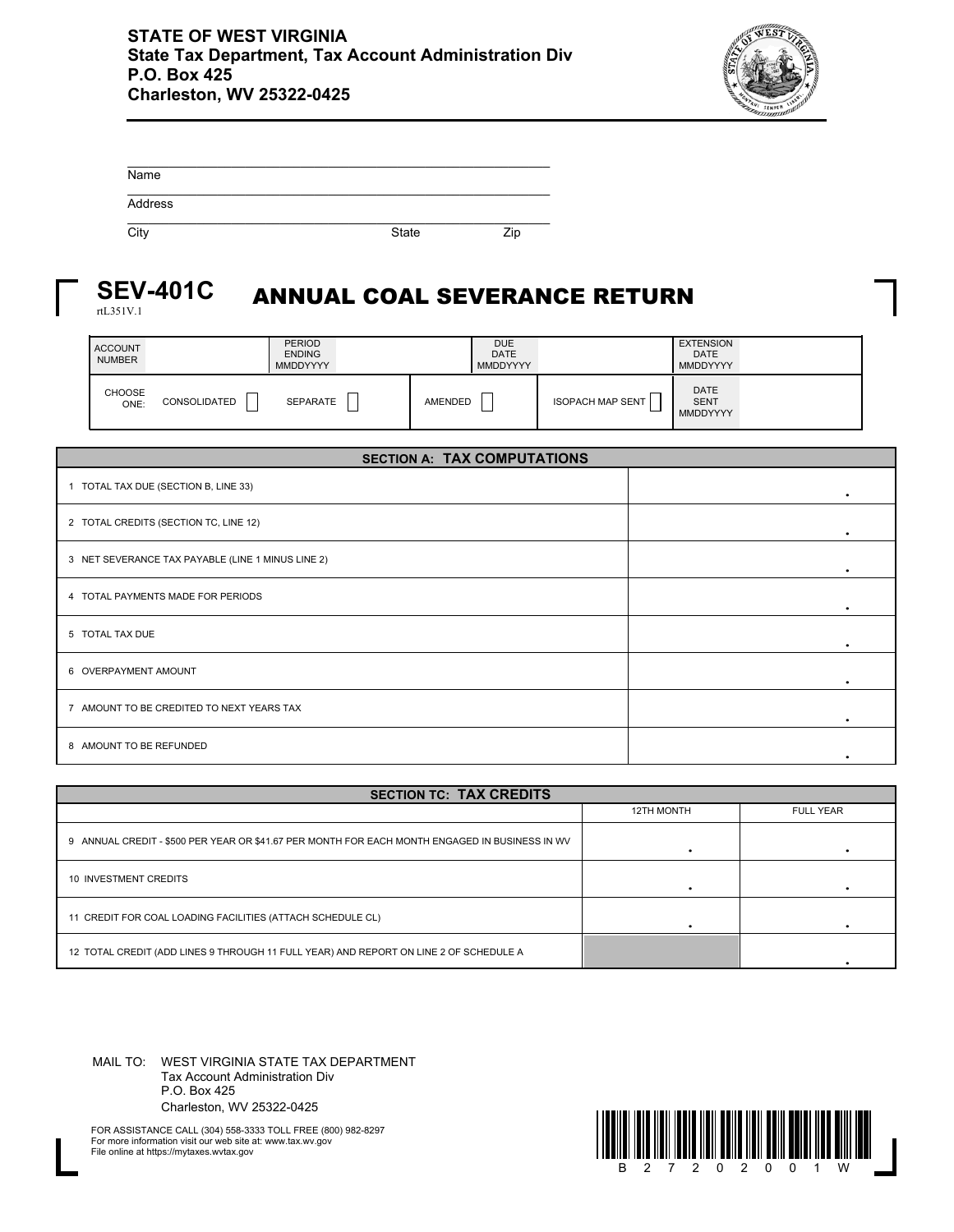ACCOUNT#

 $\overline{\mathsf{L}}$ 

| <b>SECTION B: TAX COMPUTATIONS</b>                |                               |                                                                   |                       |                                         |  |  |  |  |
|---------------------------------------------------|-------------------------------|-------------------------------------------------------------------|-----------------------|-----------------------------------------|--|--|--|--|
| LOCAL TAX (ALL COAL MINED, PROCESSED OR SOLD)     |                               |                                                                   |                       | COLUMN <sub>C</sub><br><b>TOTAL TAX</b> |  |  |  |  |
|                                                   |                               |                                                                   |                       |                                         |  |  |  |  |
|                                                   |                               |                                                                   |                       |                                         |  |  |  |  |
|                                                   |                               |                                                                   | \$                    |                                         |  |  |  |  |
| <b>REGULAR COAL</b>                               | JULY 1, 2020 TO JUNE 30, 2021 | SOLD TO ELECTRIC POWER PRODUCERS<br>JULY 1, 2019 TO JUNE 30, 2020 | <b>SOLD TO OTHERS</b> |                                         |  |  |  |  |
| 16 TONS MINED                                     |                               |                                                                   |                       |                                         |  |  |  |  |
| 17 TONS PROCESSED                                 |                               |                                                                   |                       |                                         |  |  |  |  |
| 18 TOTAL TONS                                     |                               |                                                                   |                       |                                         |  |  |  |  |
| 19 GROSS VALUE                                    |                               |                                                                   |                       |                                         |  |  |  |  |
| 20 RATE                                           | 0.0335                        | 0.0395                                                            | 0.0465                |                                         |  |  |  |  |
| 21 NET STATE SEVERANCE TAX<br>(LINE 20 X LINE 19) |                               |                                                                   |                       |                                         |  |  |  |  |
| 22 MINIMUM TAX (LINE 16 X 0.75)                   |                               |                                                                   |                       |                                         |  |  |  |  |
| 23 GREATER OF LINE 21 OR LINE 22                  |                               |                                                                   |                       |                                         |  |  |  |  |
|                                                   |                               |                                                                   | \$                    |                                         |  |  |  |  |
| THIN SEAM 37" TO 45"                              |                               |                                                                   |                       |                                         |  |  |  |  |
|                                                   |                               |                                                                   |                       |                                         |  |  |  |  |
|                                                   |                               |                                                                   |                       |                                         |  |  |  |  |
|                                                   |                               |                                                                   | 0.0165                |                                         |  |  |  |  |
|                                                   |                               |                                                                   | Ş                     |                                         |  |  |  |  |
| THIN SEAM UNDER 37"                               |                               |                                                                   |                       |                                         |  |  |  |  |
|                                                   |                               |                                                                   |                       |                                         |  |  |  |  |
|                                                   |                               |                                                                   |                       |                                         |  |  |  |  |
|                                                   |                               |                                                                   |                       |                                         |  |  |  |  |
|                                                   |                               |                                                                   |                       |                                         |  |  |  |  |
|                                                   |                               |                                                                   |                       |                                         |  |  |  |  |